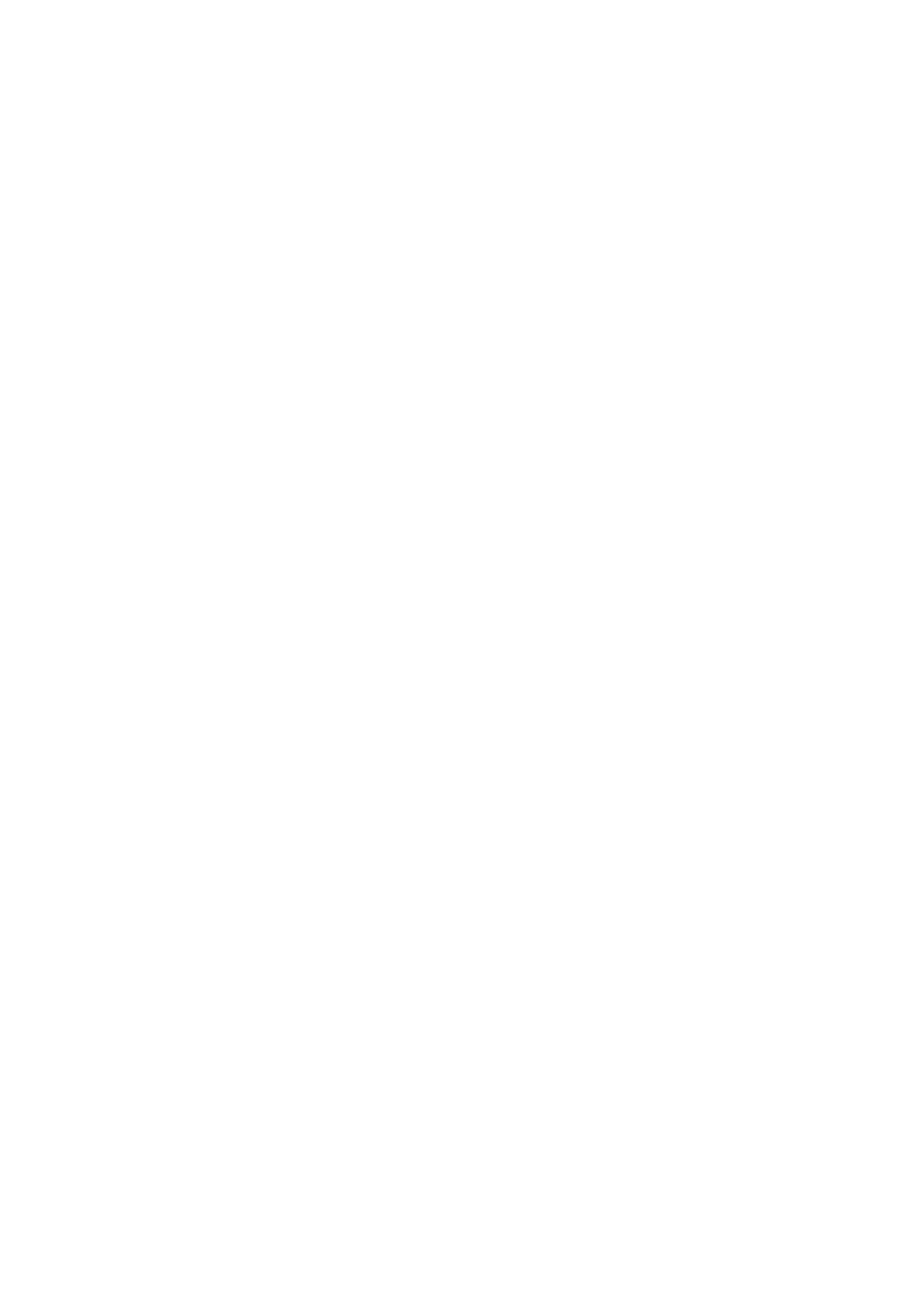*I certify that this public bill, which originated in the Legislative Assembly, has finally passed the Legislative Council and the Legislative Assembly of New South Wales.*

> *Clerk of the Legislative Assembly. Legislative Assembly, Sydney, , 2013*



New South Wales

## **Baptist Churches of New South Wales Property Trust Amendment Bill 2013**

Act No , 2013

An Act to amend the *Baptist Churches of New South Wales Property Trust Act 1984* to make further provision in relation to property held on trust for a congregation; and for other purposes.

*I have examined this bill and find it to correspond in all respects with the bill as finally passed by both Houses.*

*Assistant Speaker of the Legislative Assembly.*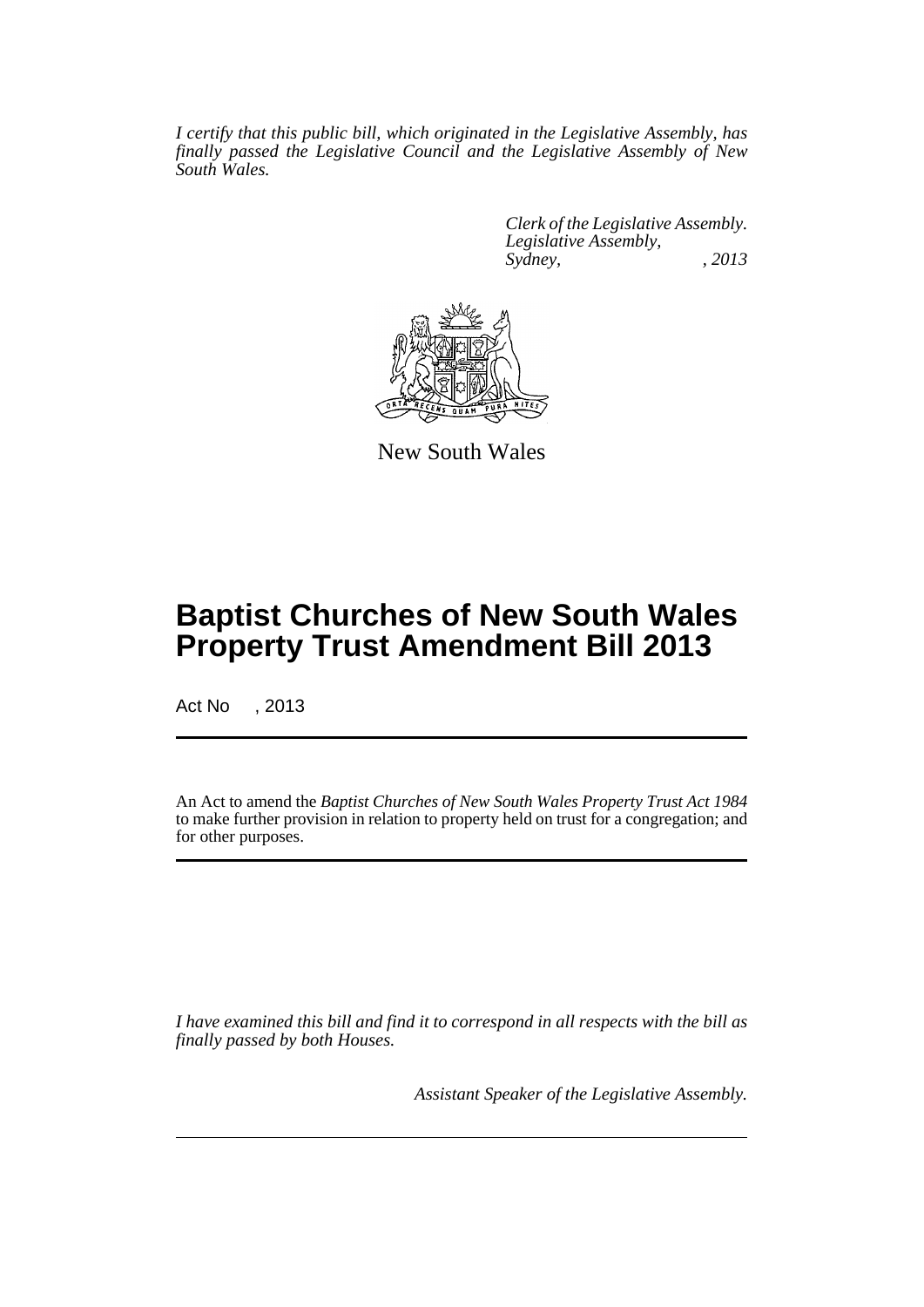## <span id="page-3-0"></span>**The Legislature of New South Wales enacts:**

#### **1 Name of Act**

This Act is the *Baptist Churches of New South Wales Property Trust Amendment Act 2013*.

## <span id="page-3-1"></span>**2 Commencement**

This Act commences on the date of assent to this Act.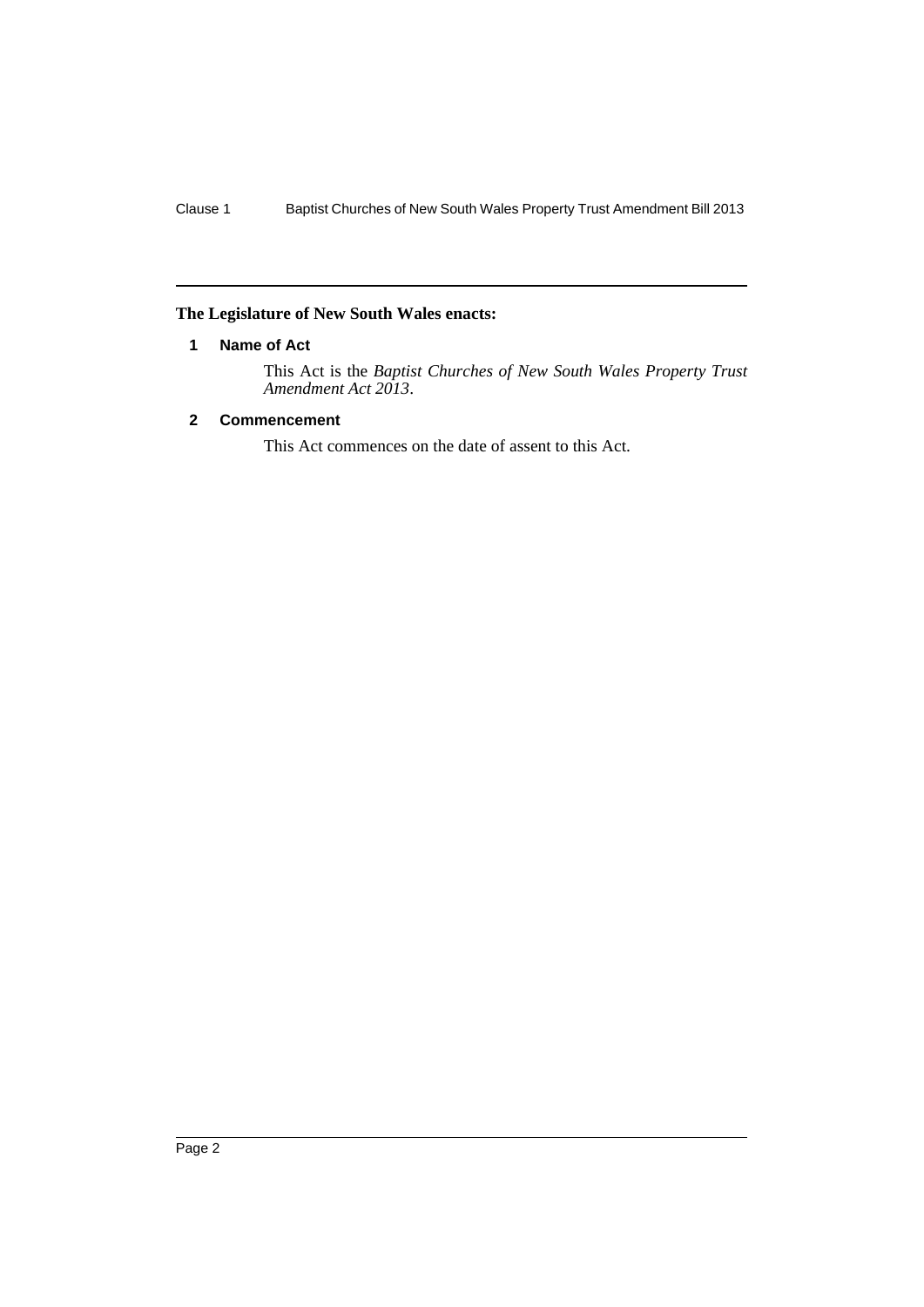Amendment of Baptist Churches of New South Wales Property Trust Act 1984 No 4 Schedule 1

## <span id="page-4-0"></span>**Schedule 1 Amendment of Baptist Churches of New South Wales Property Trust Act 1984 No 4**

## **[1] Section 4 Definitions**

Omit "church or other building" from paragraph (c) of the definition of *congregation* in section 4 (1).

Insert instead "church building or in any other building".

#### **[2] Section 4 (1)**

Insert in alphabetical order:

*deacon*, in relation to a congregation, means:

- (a) a person elected to a position of deacon of the congregation by the Baptist Union, or
- (b) a person elected to a position of leadership in the congregation by the Baptist Union (whether the holder of the position is described as an elder or by any other term).

*district* means an area of land that the Executive Committee has determined in writing is a district for the purposes of this Act.

*secretary*, in relation to a congregation, means:

- (a) a person elected to the position of secretary of the congregation, or
- (b) if no person has been elected to a position of that title—a person elected to a position that exercises the responsibilities of a secretary of the congregation (whether the holder of the position is described as a Church secretary, an administrator or a public officer, or by any other term).

#### **[3] Section 22 General functions of Trust**

Insert "building" after "church" wherever occurring in section 22 (2) (d) and (5) (b) (ii).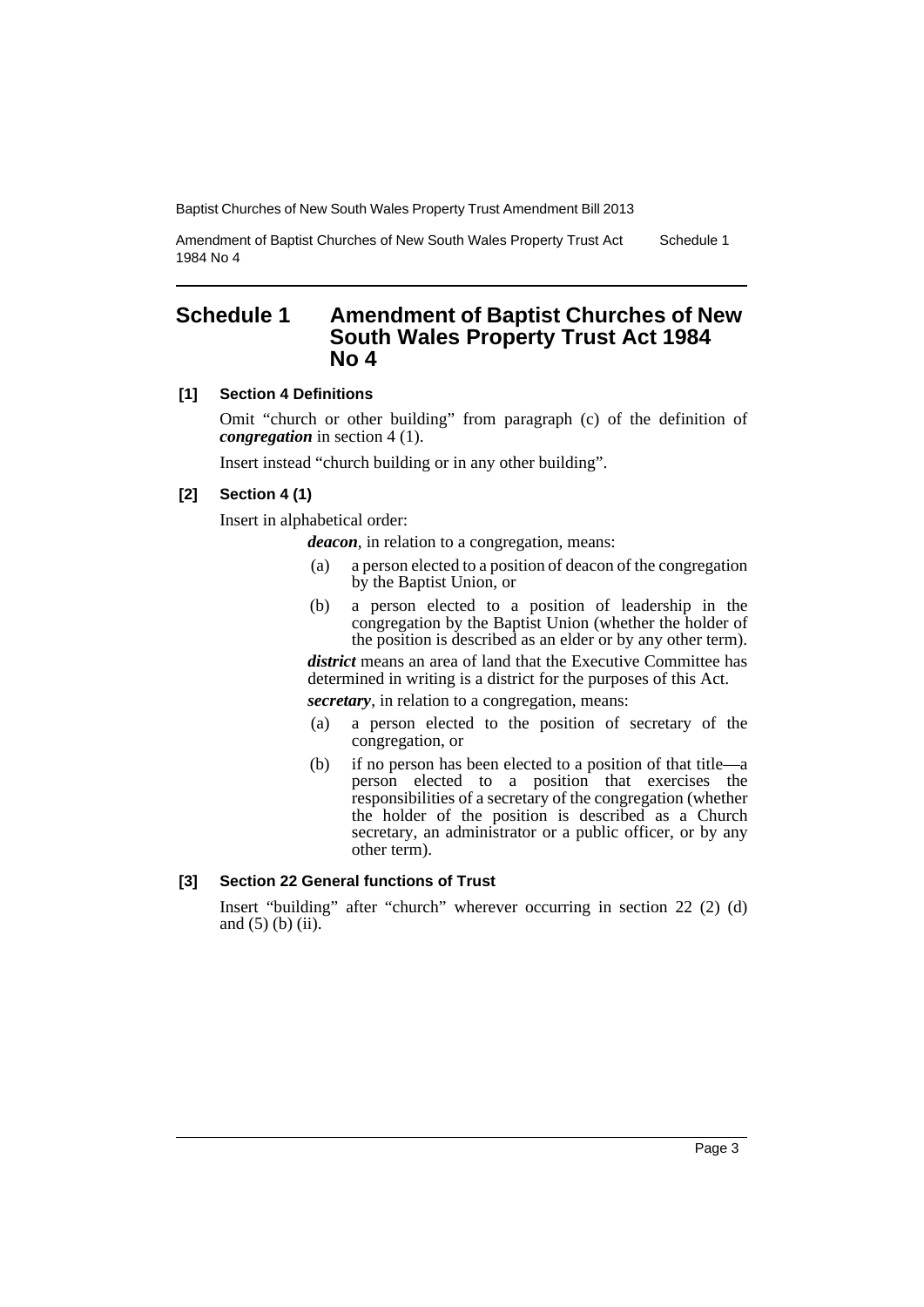Schedule 1 Amendment of Baptist Churches of New South Wales Property Trust Act 1984 No 4

#### **[4] Section 22 (2) (e)**

Omit the paragraph. Insert instead:

- (e) despite paragraph (d), permit an occasional minister or other person to officiate in any such church building, but only if:
	- (i) the pastor or the deacons of the congregation that for the time being worships in the church building concurs or concur, or
	- (ii) where there is no pastor and there are no deacons of that congregation—the officer who is a member of that congregation and who is nominated by that congregation for the purposes of this subparagraph concurs,

### **[5] Section 22 (2) (f) (iii)**

Omit the subparagraph. Insert instead:

(iii) a qualifying corporation,

### **[6] Section 22 (2) (h) (iii)**

Omit the subparagraph. Insert instead:

(iii) a qualifying corporation, and

#### **[7] Section 22 (4)**

Omit the subsection. Insert instead:

- (4) A church building, school or manse on land vested in the Trust may be repaired, altered, enlarged, demolished, rebuilt or substituted by another building, and another building may be erected on land so vested, by the Trust only if the Trust has been directed to do so:
	- (a) in the case of a church building, school or land—by the congregation that is entitled to use the church building, school or land, or
	- (b) in the case of a manse—by the congregation whose pastor is entitled to use the manse, or
	- (c) if the Executive Committee has determined in writing that the matter is minor and that the secretary of a congregation can give such a direction in the particular circumstances by the secretary of the congregation that is entitled to use the church building, school or land, or of the congregation whose pastor is entitled to use the manse, as the case may be.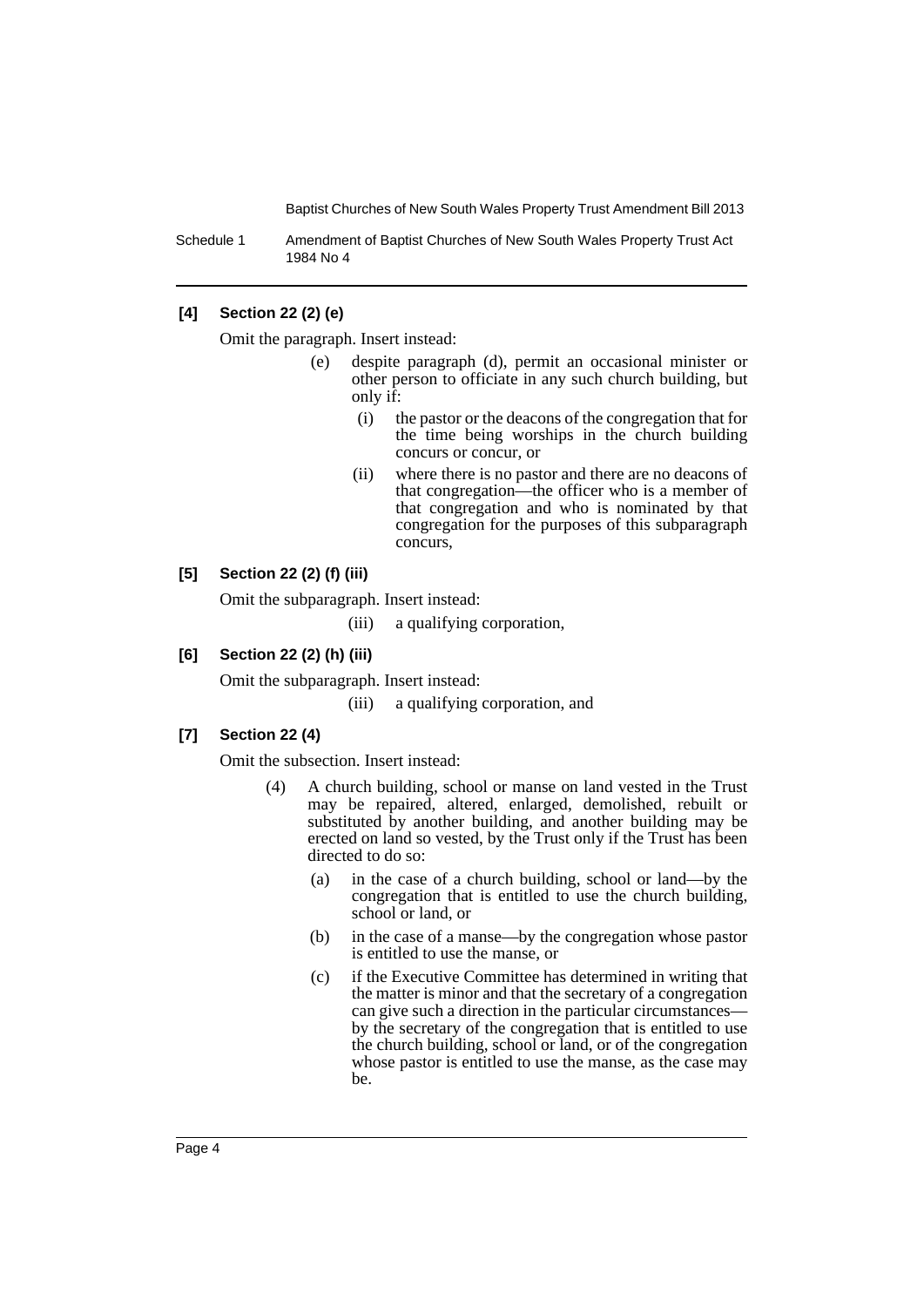Amendment of Baptist Churches of New South Wales Property Trust Act 1984 No 4 Schedule 1

#### **[8] Section 22 (8)**

Insert after section 22 (7):

(8) In this section:

*qualifying corporation*, in relation to a direction given under subsection (2) (f) or (h), means a corporation:

- (a) that has objects that are not inconsistent with the general objects of the Baptist Union, and
- (b) the constitution of which provides:
	- (i) that a person is not eligible for membership of the corporation unless that person is a member of the specific congregation giving the direction, and
	- (ii) that a person ceases to be a member of the corporation if that person ceases to be a member of the specific congregation giving the direction, and
	- (iii) that no alteration or amendment to its constitution can take effect without the consent in writing of the Trust, and
- (c) whose directors and other officers are:
	- (i) members of the corporation (and accordingly members of the congregation giving the direction), or
	- (ii) members of another congregation, or
	- (iii) persons whom the Executive Committee is satisfied are committed adherents of evangelical doctrines or committed members of an evangelical church or party, and
- (d) that has a proportion of directors or other officers who are neither members of the corporation nor of a congregation that is no more than that determined by the Executive Committee in writing from time to time.

#### **[9] Section 28 Reimbursement of Trust**

Omit "of a congregation" from section 28 (1) (a) (i). Insert instead "given by or on behalf of a congregation".

#### **[10] Section 28 (3) (b) (i) and (ii)**

Insert "building" after "church" wherever occurring.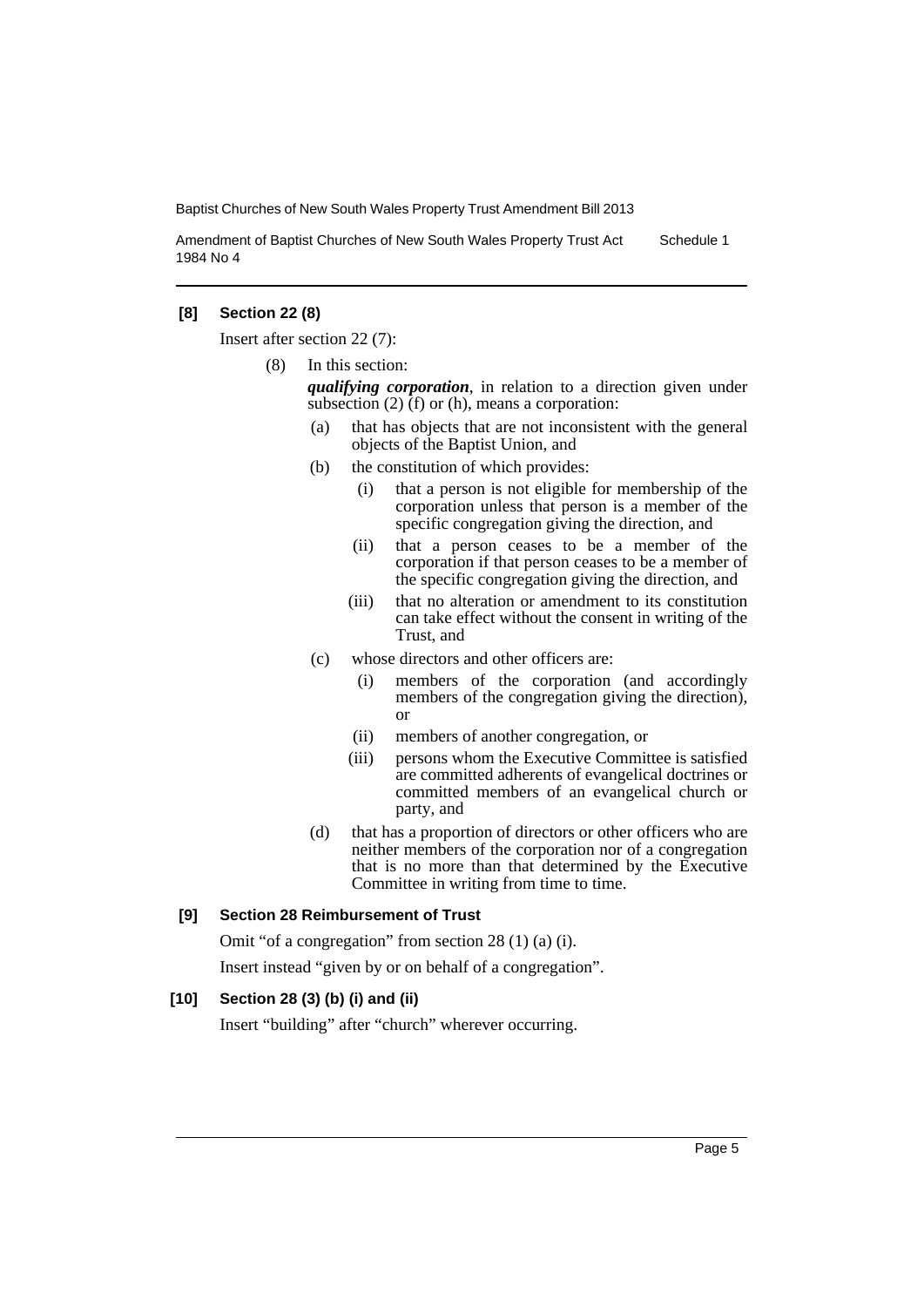Schedule 1 Amendment of Baptist Churches of New South Wales Property Trust Act 1984 No 4

#### **[11] Sections 29 and 29AA**

Omit section 29. Insert instead:

#### **29 Baptist Union temporarily has trust property functions of dissolved congregations**

- (1) This section applies if, while any trust property situated in a district is vested in the Trust, a congregation which is or was established in the district is dissolved or dispersed so that there are no members of a congregation in that district meeting together for the public worship of God according to the usages of the Baptist denomination.
- (2) Until a congregation having 10 members or more is again formed in that district, the Baptist Union is to have and may exercise all of the functions with respect to the trust property that the dissolved or dispersed congregation would otherwise have had and would otherwise have been capable of exercising.
- (3) However, for the first 6 months after the dissolution or dispersal:
	- (a) the Baptist Union may not direct the Trust to sell or dispose of any trust property held by it on behalf of the dissolved or dispersed congregation, and
	- (b) the Trust must not sell or dispose of any such trust property.

#### **29AA Baptist Union temporarily has trust property functions of congregations with small membership**

- (1) This section applies if, while any trust property situated in a district is vested in the Trust, a congregation which is or was established in the district consists of less than 10 members.
- (2) Until the congregation increases in membership to 10 members or more:
	- (a) the Baptist Union is to have and may exercise all of the functions with respect to the trust property that the congregation would otherwise have had and would otherwise have been capable of exercising, and
	- (b) the congregation does not have those functions and is not capable of exercising them.
- (3) The Baptist Union must not exercise any function pursuant to subsection (2) with respect to trust property held on behalf of a congregation unless the Baptist Union has first consulted the members of the congregation.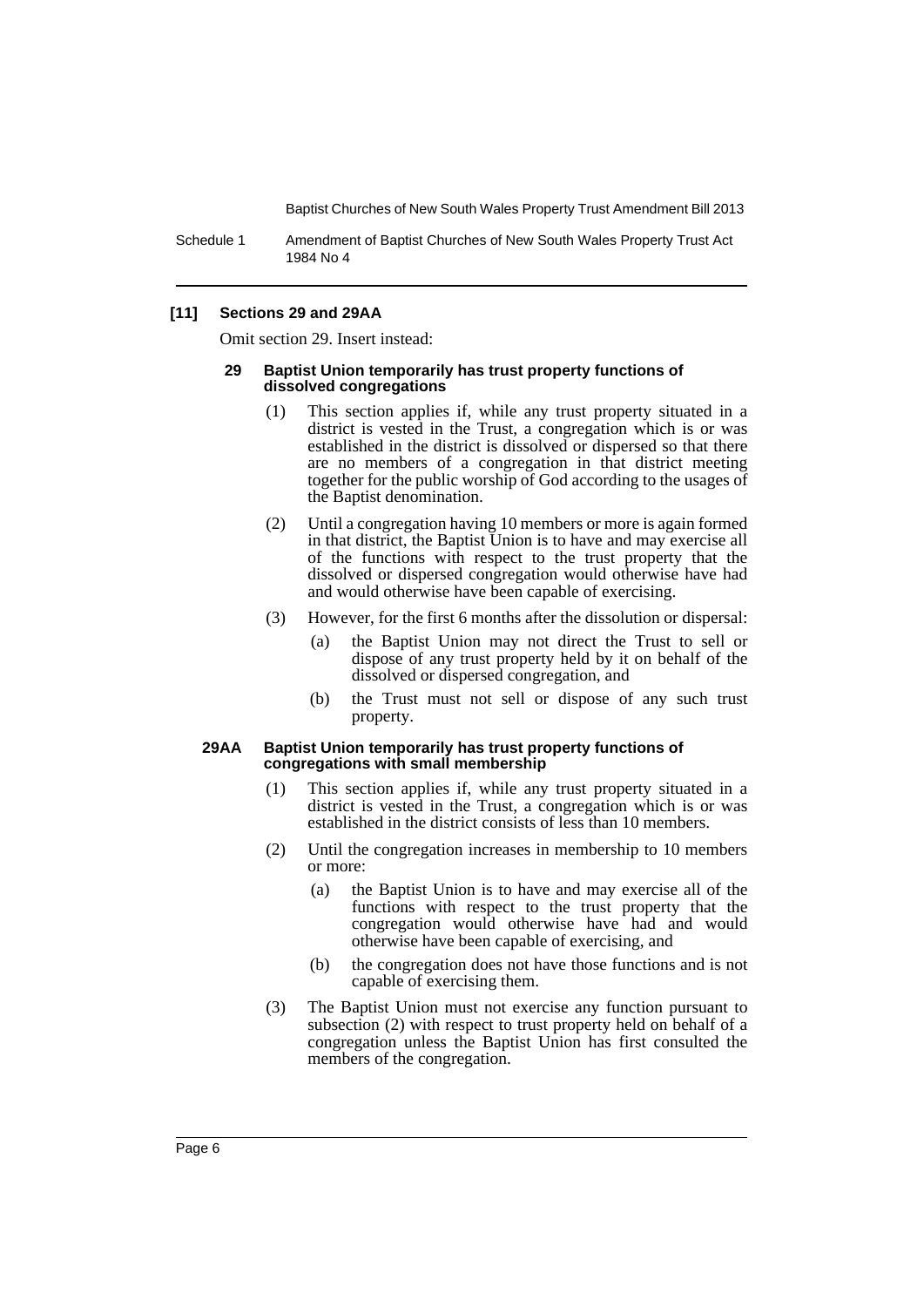Amendment of Baptist Churches of New South Wales Property Trust Act 1984 No 4 Schedule 1

- (4) However, for the first 2 years during which the congregation consists of less than 10 members:
	- (a) the Baptist Union may not direct the Trust to sell or dispose of any trust property held by it on behalf of the congregation unless the members of the congregation consent, and
	- (b) the Trust must not sell or dispose of any trust property held by it on behalf of the congregation unless the members of the congregation consent.

#### **[12] Section 42 Directions of congregation to Trust**

Omit section 42 (1) and (2). Insert instead:

- (1) A direction of a congregation is, for the purposes of this Act, given when:
	- (a) a resolution in favour of the direction has been passed by the required majority at a meeting of the congregation of which notice has been given in accordance with this section, and
	- (b) in the case only of a congregation with between 10 and 20 members—the Executive Committee has consented to the direction being given.

#### **[13] Section 42 (4A)**

Insert after section 42 (4):

- (4A) For the purposes of this section, a resolution is passed by the required majority if it is passed:
	- (a) by a majority of not less than 75% of the personal votes of such of the members of the congregation as are of or above the age of 18 years and as are present and vote at the meeting, and
	- (b) by at least 10 persons.